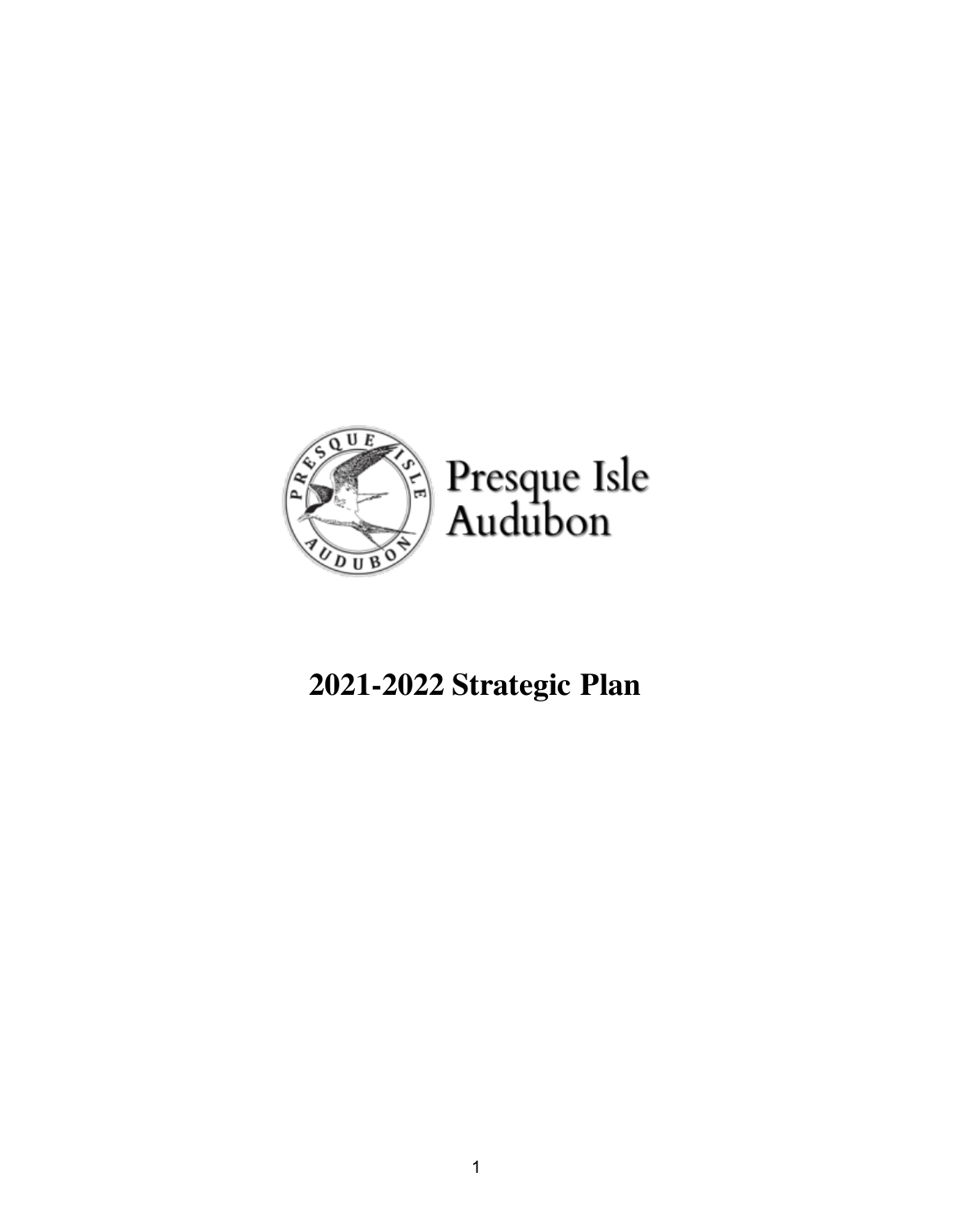# Purpose

The intention of this plan is to set a roadmap for continuing Presque Isle Audubon's long history of doing work which benefits birds, the environment, and the people in our community. While the plan is not meant to be exclusive and limiting the group to only what is contained within, it is meant to help steer decisions through a common and shared vision for a period of two years. Generally done to encompass a five year period, this update is for only two years due to the uncertainty caused by the COVID-19 pandemic.

At the heart of the strategies and goals found within this report is the mission statement of Presque Isle Audubon

> *"To conserve and restore natural ecosystems, focusing on birds, other wildlife, and their habitats for the enjoyment and benefit of humanity and the earth's biological diversity in northwestern Pennsylvania."*

This mission, which was developed by the 2013-2014 Strategic Planning Committee and then adopted by the Executive Board, reflects the essence of the organization and its historical commitment to birds, ecosystems, and the people of the Erie region.

# Our Strategies

There are many ways to achieve goals, however it is valuable to make specific choices in the strategies employed so that the organization can focus efforts and resources. To that end, we have elected to focus our efforts in three strategies:

### **A. Saving Important Bird Areas and Significant Habitats**

The Important Bird Areas within the Presque Isle Audubon area (Erie and Crawford Counties) are magnets for birds and people alike. They are designated to protect nesting and migratory bird species that rely on the unique habitats provided. The IBAs in the PIA region are all state recognized:

Roderick Wildlife Preserve - SGL 314 Presque Isle Bay Martin Roost Presque Isle State Park Hemlock Hill Research Area (Private land) Cussewago Bottoms Pymatuning, Hartstown Complex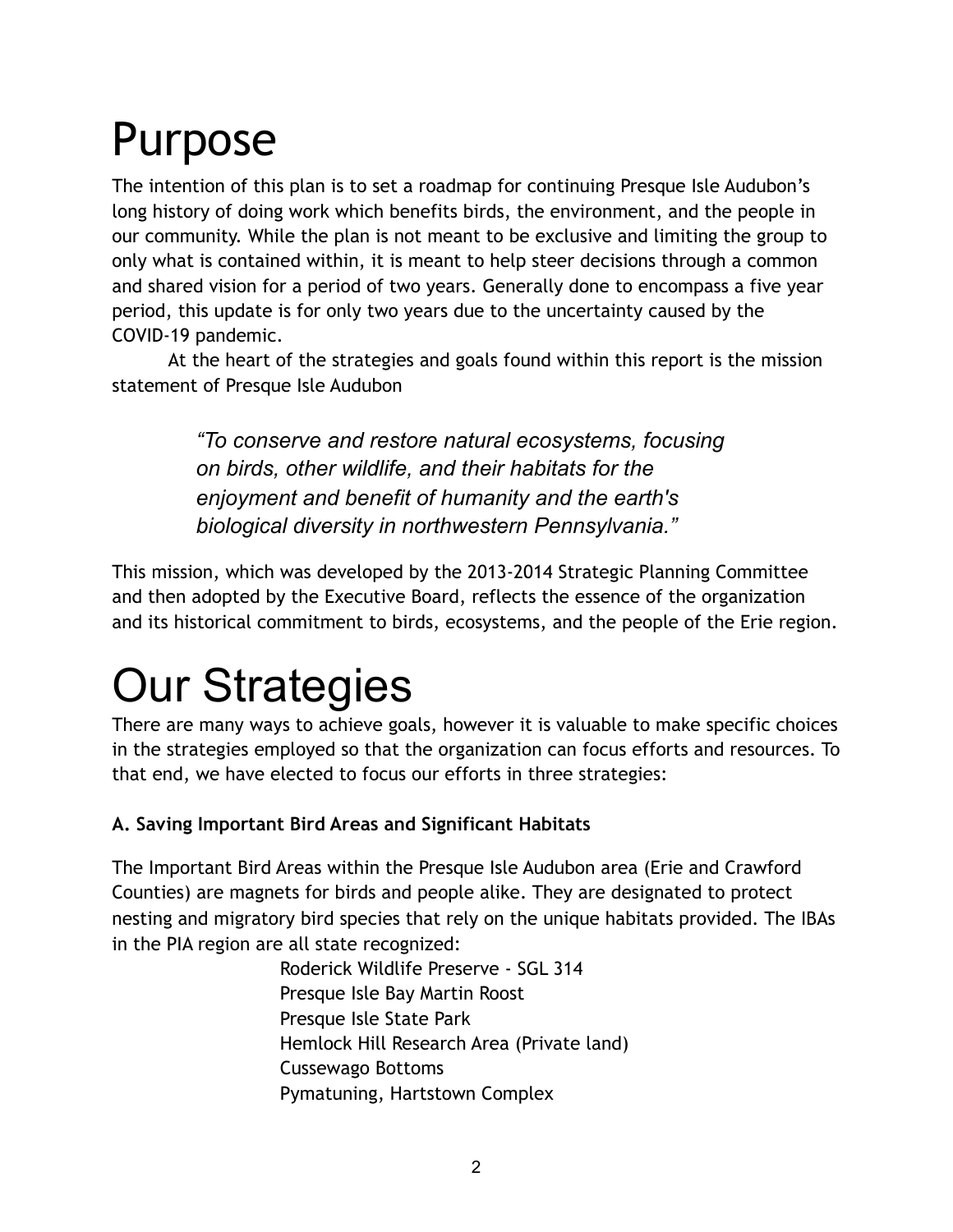Conneaut Marsh - Geneva Marsh Erie National Wildlife Refuge

These IBAs, and other significant habitats such as Erie Bluffs State Park, the three PIA Sanctuaries, as well as the Erie county shoreline, have much diversity. Unfortunately, human activity and development has caused habitat loss, disruption and fragmentation, placing birds that rely on these habitats at risk. There is still much to protect or improve.

Through active advocacy for stewardship, and developing ways for more people to become educated about these unique habitats and the species they harbor, PIA can develop a growing army of volunteer caretakers of nesting habitat and stopover sites for migrating birds. PIA can contribute to the preservation of these habitats by 1) encouraging participation in programs like Weed Warriors at PISP 2) offering educational programs that highlight the species found within these habitats

3) publicly support policies and practices that will reduce threats to these environments.

### **B. Creating Bird Friendly Communities**

The Erie region is made up of many diverse locales, from urban to rural, and people can play a critical role in fostering healthy wildlife populations and communities. As the leading voice for birds in the Erie region, PIA can inspire the one in five adults who watch birds to make daily lifestyle choices that add up to real conservation impact. We can also foster bird-friendly communities by developing a membership that can actively participate in PIA activities, education, and citizen science projects.

### **C. PIA Organizational Development**

Formed in 1957 and becoming affiliated as a chapter of National Audubon in 1961, Presque Isle Audubon has a long and successful history of advocacy, education and community involvement. To build upon the foundation crafted by our early members, PIA continues to look for ways to improve the strength of the organization, grow membership and evolve our practices and procedures to ensure the success of the organization now and in the future.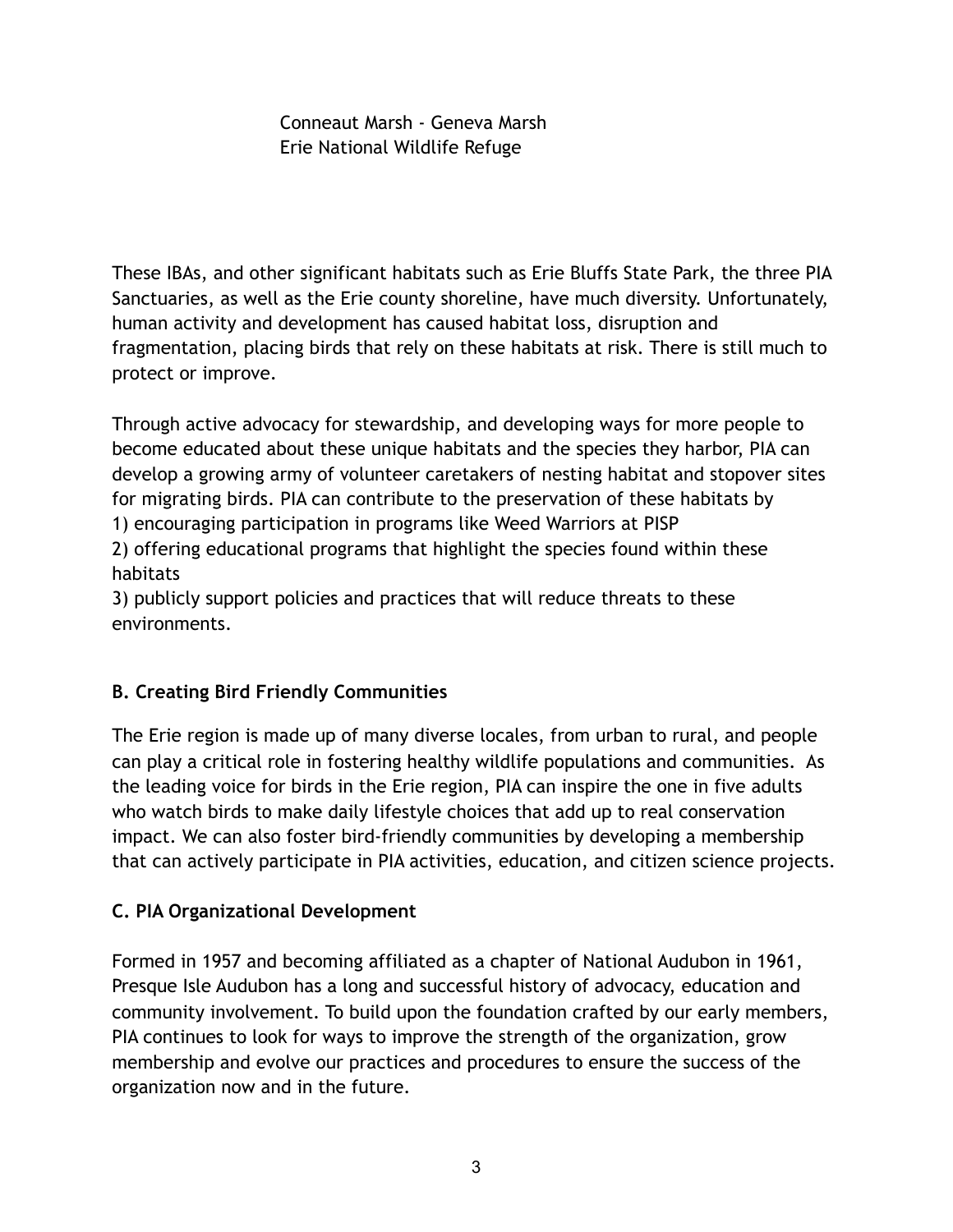## Two Year Goals

Our goals are set to provide specific measurable objectives that can be accomplished between 2021 and 2022. These goals do not represent every activity, event, or need to which we will devote energy and resources, but instead serve as a list of understandable, measurable, and achievable priorities which should be addressed by the organization. With the onset of the COVID-19 pandemic in March 2020, and its effect on social gatherings, we realize that over the next few years PIA will need to adhere to CDC guidelines as to what activities are safe to participate in. We may be able to transition back to the normal state of affairs by the end of 2022, depending on public health circumstances. The core goals we believe we can make progress on within these two years remain the same as in the previous strategic plan:

- A SAVING IMPORTANT BIRD AREAS & SIGNIFICANT HABITAT
- B CREATING BIRD-FRIENDLY COMMUNITIES
- C PIA ORGANIZATIONAL DEVELOPMENT

### **A SAVING IMPORTANT BIRD AREAS & SIGNIFICANT HABITAT**

1. Conserve or assist in the conservation of important habitats such as Gull Point, especially through increased contact and communication with legislators and policy makers at the local, state and federal levels.

2. Continue to improve our existing Sanctuaries in terms of how they may be best utilized by birds, and work towards improving those properties.

3. Continue participation in removing invasive plant species at Presque Isle State Park.

### **B CREATING BIRD-FRIENDLY COMMUNITIES**

- 1. Improve communication via social media.
- 2. Inform and educate our community regarding birds, birding, habitats, and conservation.

3. Promote activities for people from urban environments who have limited exposure to nature.

4. Increase participation in educational and outreach events as much as safely possible during the COVID-19 pandemic.

5. Increase participation in citizen science projects sponsored by PIA.

6. Increase programming for children as much as safely possible during the COVID-19 pandemic.

7. Increase the number of field trips while maintaining safety precautions due to the COVID-19 pandemic.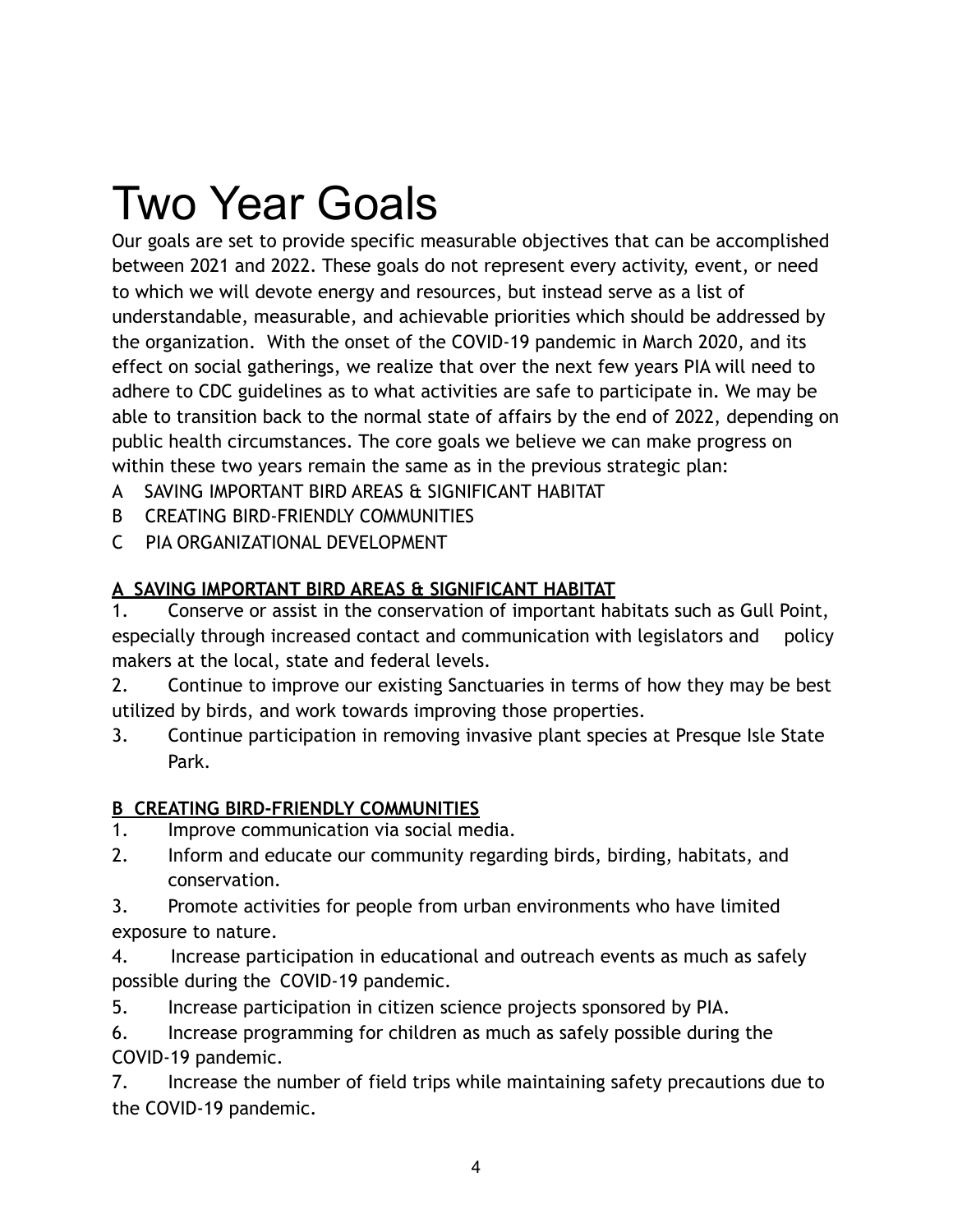8. Continue to collaborate with like-minded organizations such as the Erie Bird Observatory, Foundation for Sustainable Forests.

- 9. Use the PIA Sanctuaries to inform and educate our community.
- 10. Create and publicize a PIA speakers' bureau.

### **C) PIA ORGANIZATIONAL DEVELOPMENT**

- 1. Increase participation in governance, membership, and committees.
- 2. Revamp monthly programs and better publicize them to increase attendance and/or reach new audiences.
- 3. Improve the marketing of PIA.
- 4. Increase diversity of membership.
- 5. Evaluate and adapt existing events to better suit member interests.
- 6. Increase communication of organizational information (e.g., finances, Board decisions and activities) to the membership.
- 7. Conduct on-going membership surveys.
- 8. Create a process for developing and mentoring new leaders.
- 9. Create a comprehensive transition process for organizational leadership.
- 10. Conduct a yearly review, and if needed, revision of the bylaws.
- 11. Clarify the organizational structure, responsibilities, and involvement to the membership and community.

# Continuing Forward

A plan requires those in leadership to choose to enact it and stay the course. Much work needs to be done to bring resolution to the many objectives, and it is the responsibility of the PIA leadership and membership to work together to save important bird areas and habitats, create bird friendly communities, and improve the organization for future generations. At least once per year the Executive Board, through the leadership of the officers, should release a report which outlines the work being done towards the goals in this plan.

The following members, friends, and leaders of Presque Isle Audubon have assisted in the development of this plan:

Michele Franz Janet Price Mary Birdsong Sue Murawski